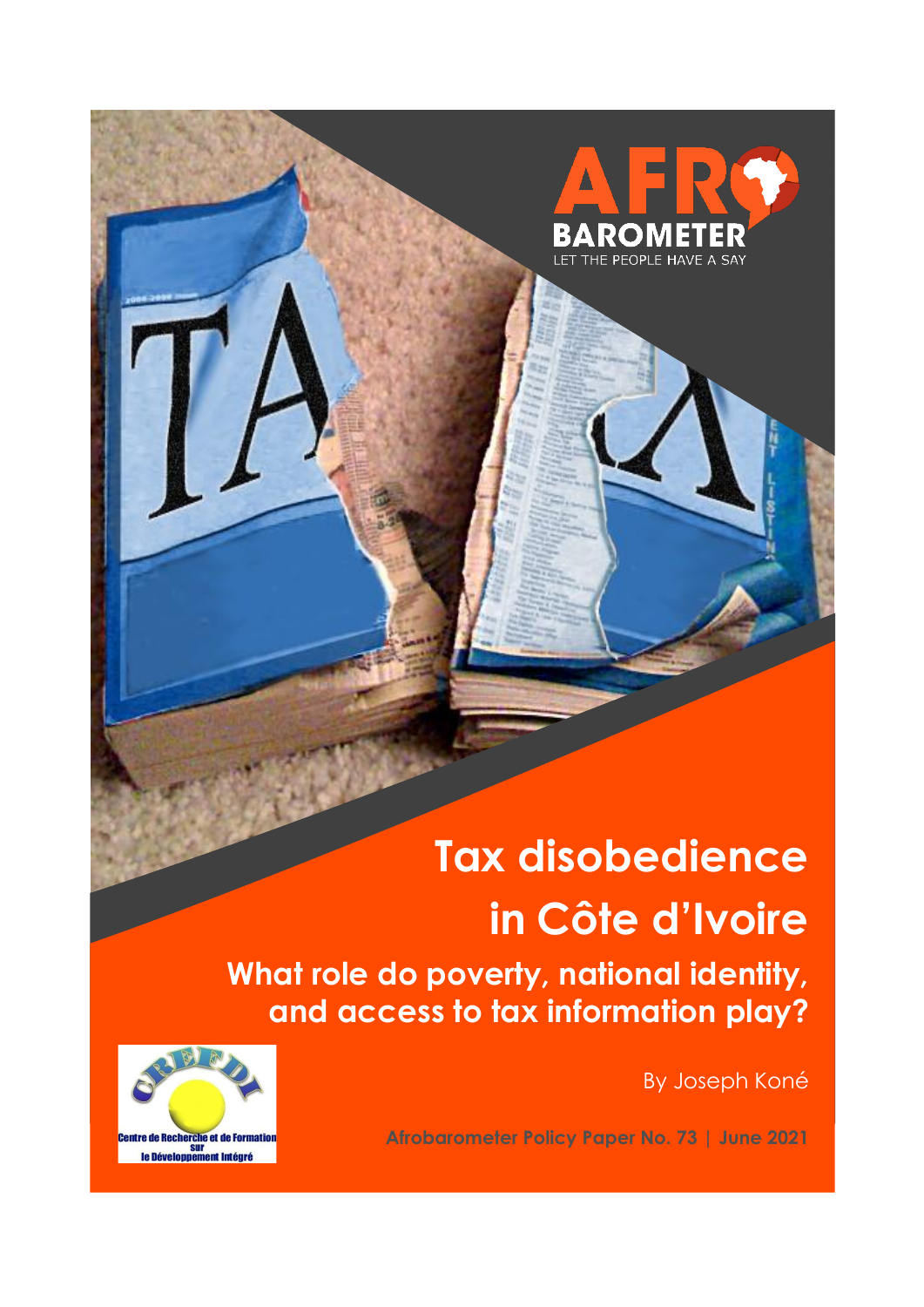#### **Introduction**

Since the end of its civil war in 2011 and the installation of President Alassane Dramane Ouattara, Côte d'Ivoire has seen one of the highest rates of economic growth in Africa, sometimes referred to as a new "Ivoirian miracle" (Dionne & Bamba, 2017). As the economy has grown and the state has rebuilt capacity, tax revenues have increased steadily, growing by 61% between 2013 and 2019 (Figure 1).





In many African states, import and export taxes make up the core of tax regimes, supplemented by indirect taxes such as sales and excise taxes (D'Arcy, 2011). In the case of Côte d'Ivoire, the government relies heavily on taxes on the export of cocoa and other agricultural products, in addition to taxes on industrial and commercial profits, income, telecommunications, petroleum products, imports, as well as a value-added tax (Ministère du Budget et du Portefeuille de l'Etat, 2020).

Even in states with high levels of coercive capacity, citizens' willingness to pay taxes is a significant determinant of revenues collected. This willingness becomes even more important in contexts of relatively low state capacity, such as has existed in post-conflict Côte d'Ivoire.

In fact, a substantial – and growing – proportion of Ivoirians question the state's right to collect taxes, a fact that could present a significant challenge to the government's ability to collect revenues in order to rebuild essential state services and avoid excessive debt.

This paper focuses on a particular form of tax non-compliance: tax disobedience, or individuals' refusal to pay taxes and fees as a form of protest. Specifically, it examines several individual-level factors that might be associated with tax disobedience, including lack of a cash income, assessments of public services and elected representatives, accessibility of information, and effective connections with the Ivoirian nation.

Our analyses of data from the Afrobarometer Round 7 survey (2017) suggest that some of the conventional wisdom on tax compliance is not supported in the case of tax disobedience in Côte d'Ivoire. While we find, as expected, that individuals who think state performance is improving in delivering key services are less likely to express a willingness to engage in tax disobedience, we find no such link with lived poverty; poorer Ivoirians are no more or less likely than their wealthier counterparts to endorse tax disobedience. Surprisingly, assessments of elected representatives and of corruption in the tax system are not significantly associated with tax disobedience, either.

*Direction Générale des Impôts (2019)*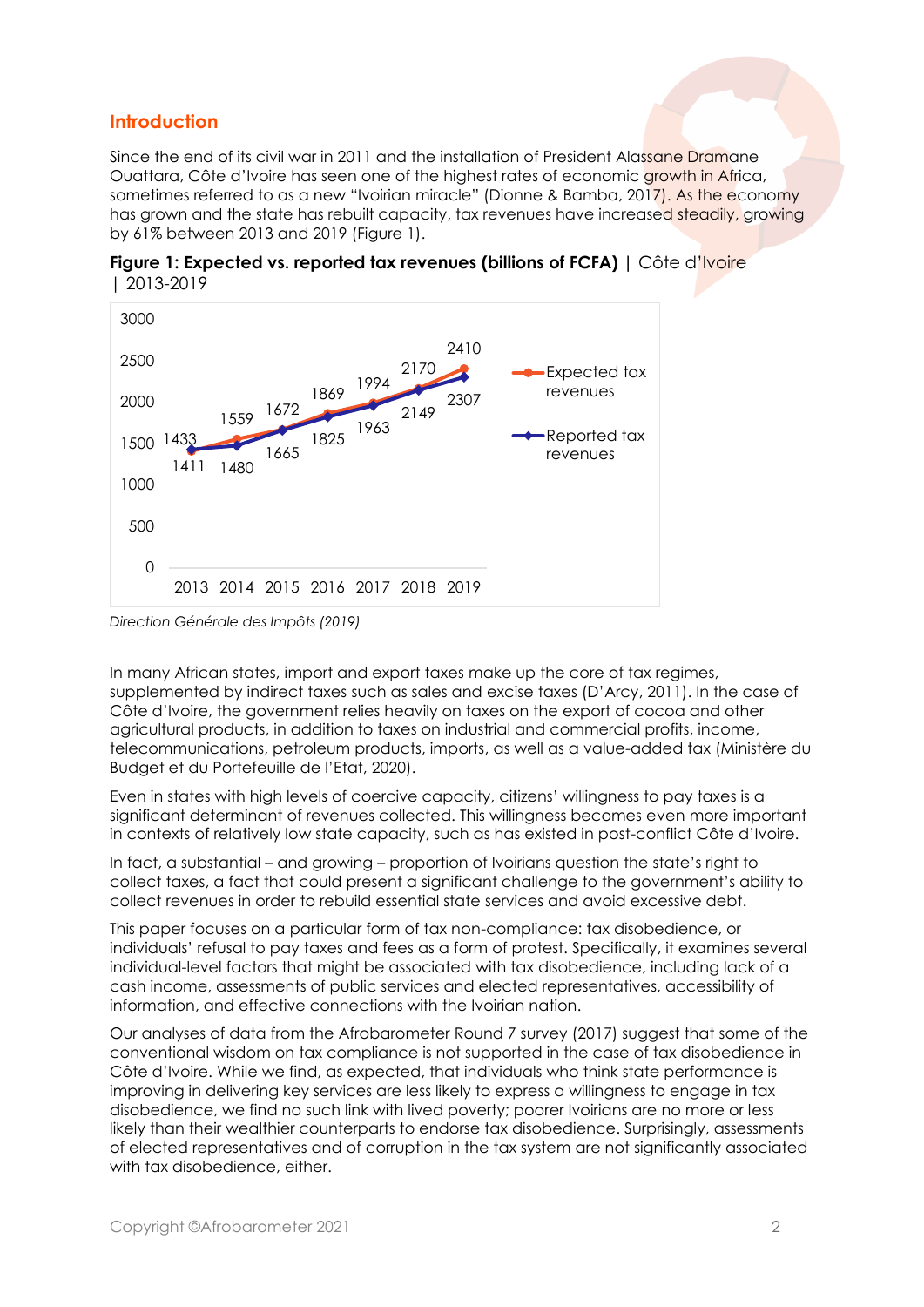Perceived access to government information and identification with the Ivoirian nation do show associations with tax disobedience, but these links run counter to our expectations: Citizens who think they could access information held by public bodies are significantly *more* likely to say they engaged or would engage in tax disobedience, as are people who identify more closely with the nation than with their ethnic group.

These analyses suggest the need for more research on a crucial question facing African states: Who pays taxes, and who doesn't?

#### **Afrobarometer survey**

Afrobarometer is a pan-African, nonpartisan survey research network that provides reliable data on African experiences and evaluations of democracy, governance, and quality of life. Seven rounds of surveys were completed in up to 38 countries between 1999 and 2018. Round 8 surveys are currently being completed. Afrobarometer conducts face-to-face interviews in the language of the respondent's choice.

This policy paper draws mainly on data collected Afrobarometer's national partner in Côte d'Ivoire, the Centre de Recherche et de Formation sur le Développement Intégré (CREFDI), in survey rounds 5 (2013), 6 (2014), and 7 (2017). In each survey, a nationally representative sample of 1,200 adult citizens yields country-level results with a margin of error of +/-3 percentage points at a 95% confidence level.

#### **Key findings**

- In 2019, Ivoirians were 1.5 times as likely to question the right of tax authorities to collect taxes as they were six years earlier.
- Those who perceive basic public services to be improving are significantly less likely to express a willingness to engage in tax disobedience.
- Surprisingly, Ivoirians who have a stronger sense of national identity are *more* likely to say they engaged or would engage in tax disobedience. But across 34 African countries, this association runs in the opposite – negative – direction.
- **I** In Côte d'Ivoire as well as across the continent, perceived access to information is positively associated with tax disobedience.
- The frequency of going without a cash income is not significantly associated with tax disobedience in Côte d'Ivoire but is positively and significantly associated with tax disobedience in the 34-country sample.

#### **Attitudes toward tax compliance**

According to recent Afrobarometer data, most Africans endorse the state's right to collect taxes. Across 34 African countries surveyed in 2016/2018, almost three-fourths (73%) of respondents "agreed" or "strongly agreed" that the authorities always have the right to make people pay taxes. Agreement ranged up to about nine out of 10 citizens in Sierra Leone (90%), the Gambia (88%), and Liberia (88%). Malawi was the only country where a majority disagreed (58%), though more than one-third of citizens shared this view in Benin, Togo, and Guinea (38% in each) (Figure 2).

In Côte d'Ivoire, a quarter (26%) of citizens opposed the government's right to collect taxes in 2017, and by 2019, that share had risen to 35% (Figure 3). Compared to 2013 (23%), Ivoirians were 1.5 times as likely to question tax authorities' legitimacy in 2019 as they were six years prior.

Moreover, a substantial number of Africans evince a hypothetical willingness to avoid paying taxes. On average across 34 countries, more than one out of four citizens (27%) said either that they had in fact refused to pay taxes as a protest during the previous year (7%) or that they would do so if they had the chance (20%) (Figure 4).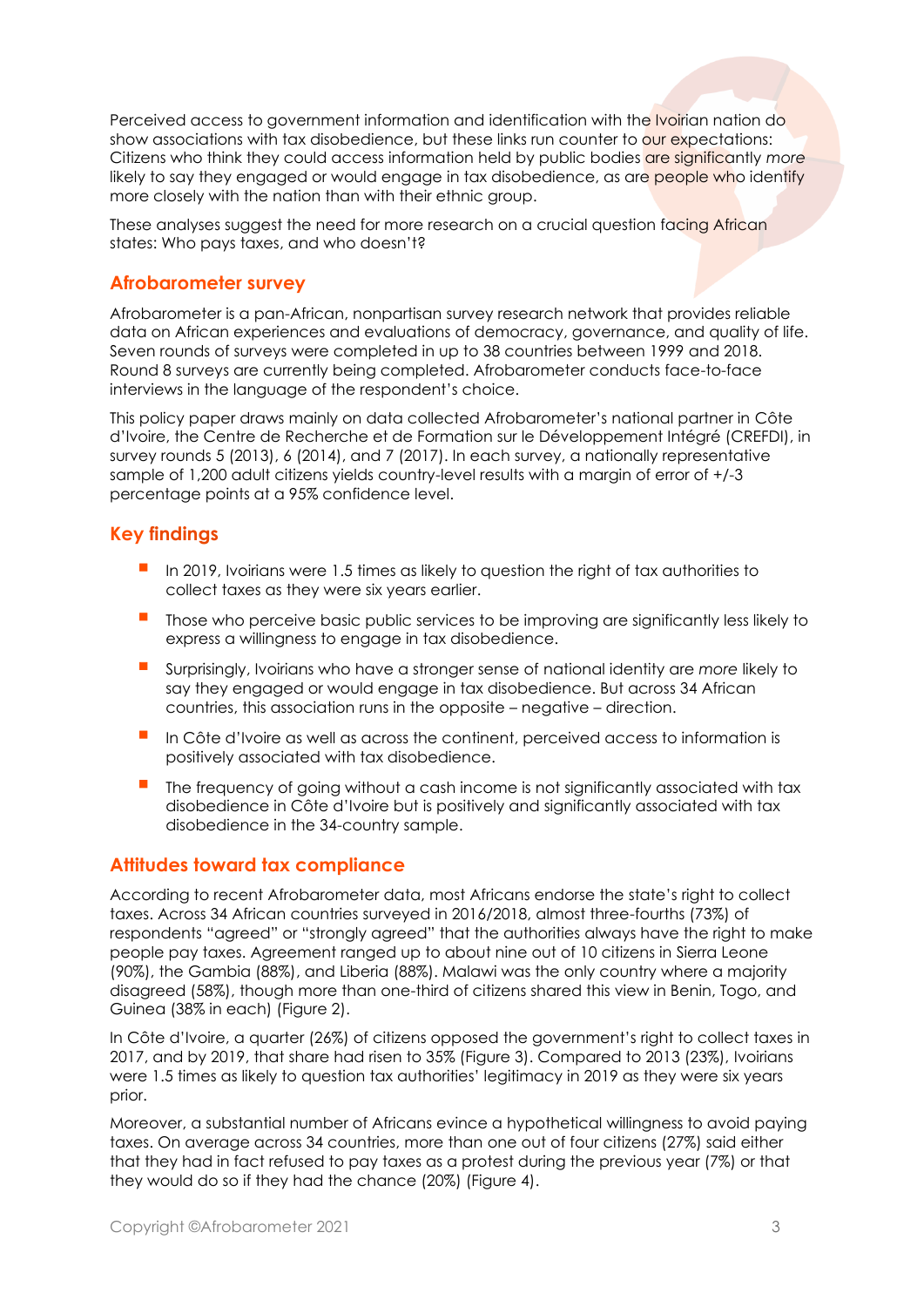Stated willingness to engage in tax disobedience varied significantly from country to country, with the highest rates in Liberia (53%), South Africa (47%), Nigeria (43%), Mozambique (35%), and Lesotho (35%).

Côte d'Ivoire was among the countries where citizens were least willing to engage in tax disobedience, after a sharp drop compared to 2013 (Figure 5), but still, almost one in five citizens said they had done so in the previous year (3%) or would do so if they had the chance (15%).

Ivoirians who work in the public sector and citizens above age 35 were less likely to say they would engage in tax disobedience, while there were no significant differences on the basis of urban/rural residence, education, or gender (Figure 6).



| <b>Figure 2: Legitimacy of taxation (%)</b>   34 countries   $2016/2018$ |  |  |
|--------------------------------------------------------------------------|--|--|
|                                                                          |  |  |

*Respondents were asked: For each of the following statements, please tell me whether you disagree or agree: The tax authorities always have the right to make people pay taxes?*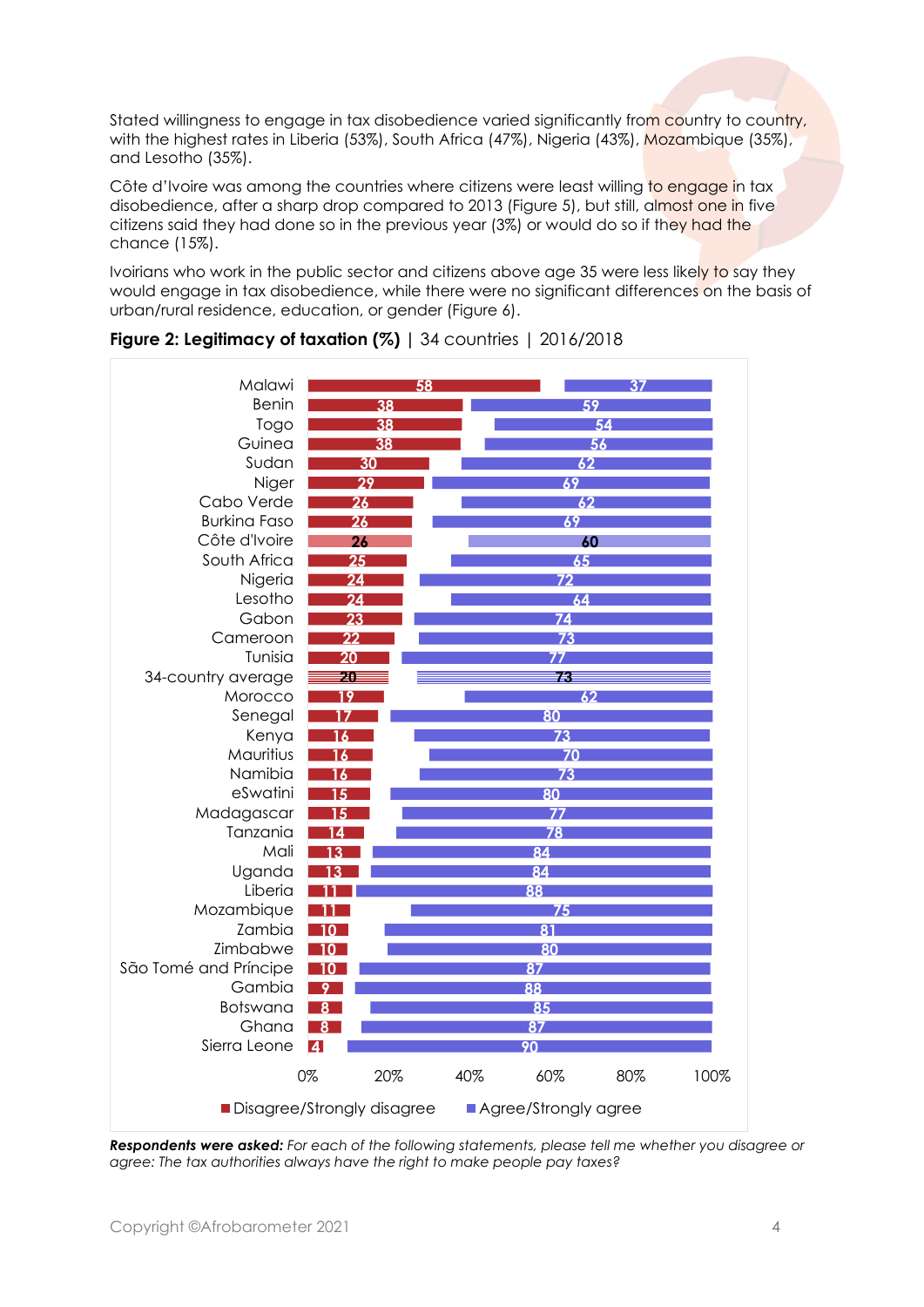

**Figure 3: Legitimacy of taxation (%) |** Côte d'Ivoire | 2013-2019

*Respondents were asked: For each of the following statements, please tell me whether you disagree or agree: The tax authorities always have the right to make people pay taxes?*



**Figure 4: Tax disobedience (%)** | 34 countries | 2016/2018

*Respondents were asked: Here is a list of actions that people sometimes take as citizens when they are dissatisfied with government performance. For each of these, please tell me whether you, personally,*  have done any of these things during the past year. If not, would you do this if you had the chance: *Refused to pay a tax or fee to government?*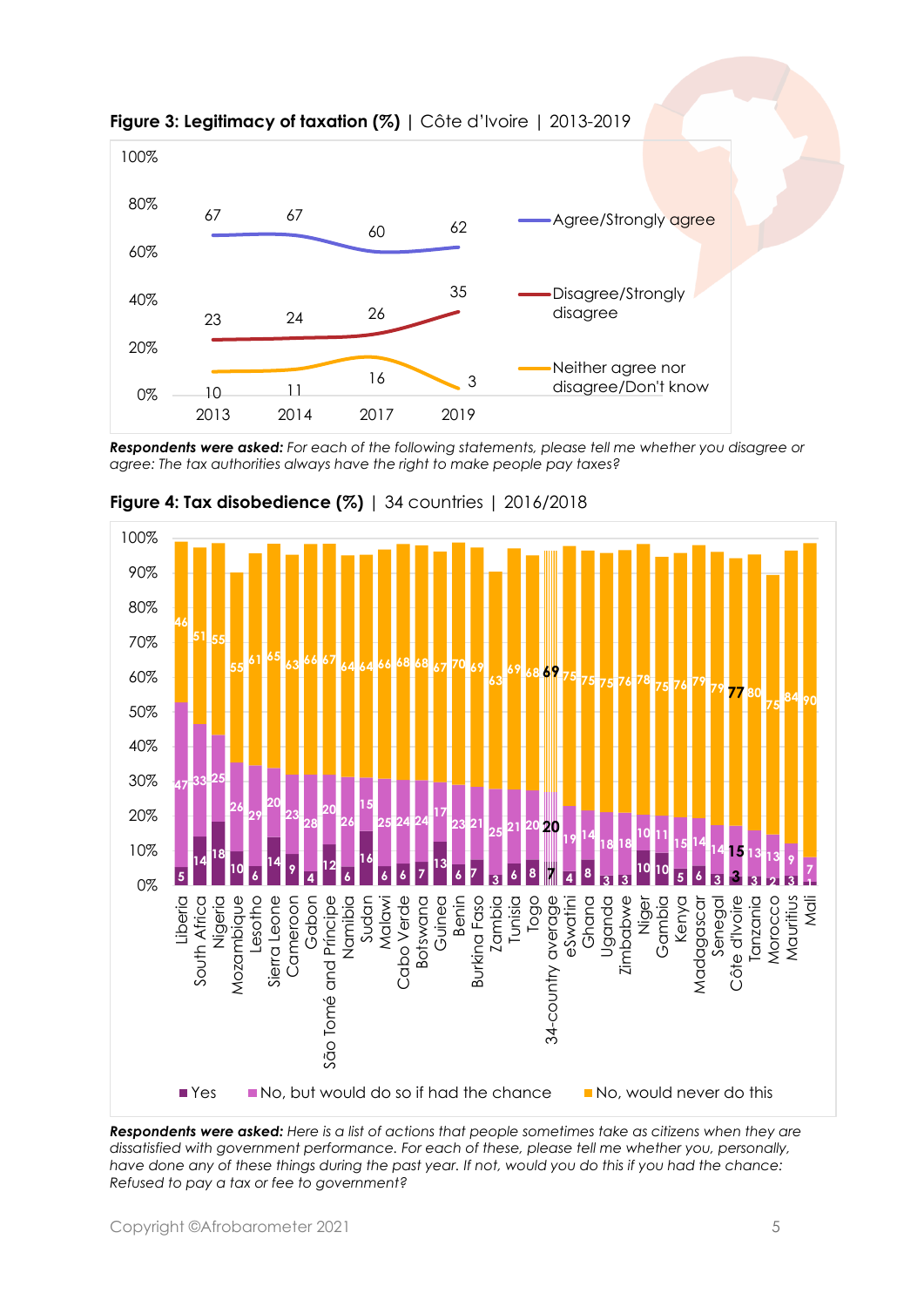

**Figure 5: Tax disobedience (%)** | Côte d'Ivoire | 2013-2017

*Respondents were asked: Here is a list of actions that people sometimes take as citizens when they are dissatisfied with government performance. For each of these, please tell me whether you, personally, have done any of these things during the past year. If not, would you do this if you had the chance: Refused to pay a tax or fee to government?*



#### **Figure 6: Tax disobedience (%)** | by socio-demographic group | Côte d'Ivoire | 2017

*Respondents were asked: Here is a list of actions that people sometimes take as citizens when they are dissatisfied with government performance. For each of these, please tell me whether you, personally,*  have done any of these things during the past year. If not, would you do this if you had the chance: *Refused to pay a tax or fee to government?*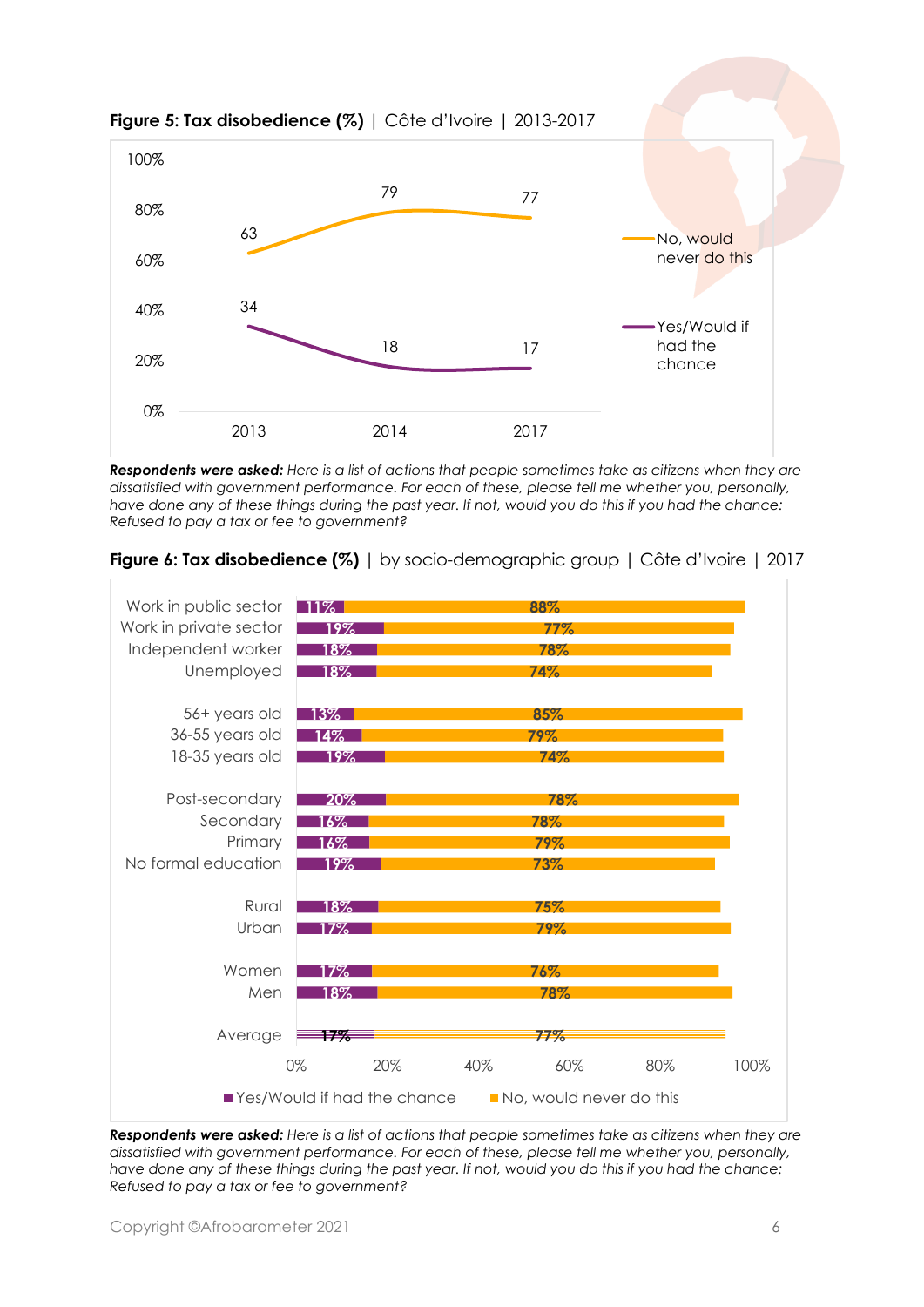#### **What factors explain attitudes toward tax compliance?**

Tax non-compliance is a serious challenge for states. Citizens' non-compliance can take various forms, including tax disobedience, tax objection (refusing to pay shares of personal income taxes that correspond to national spending priorities to which they object, such as the military), tax strikes (work stoppages by professionals in the tax-collection field), and tax evasion (individuals' attempts to avoid paying all or part of their tax burden) (Schmitt 2016; Weber, Fooken, & Herrmann, 2014).

Our initial assumption might be that individuals' levels of non-compliance are determined to a significant degree by some type of cost-benefit calculation about the extent to which they could benefit from non-payment balanced against the likelihood and severity of punishment. In other words, people will comply when they think the risk and costs of punishment for noncompliance exceed the benefits they would gain from non-payment (Allingham & Sandmo, 1972).

However, people might have other, non-pecuniary reasons to comply with taxes. Luttmer and Singhal (2014) introduce the concept of tax morale, which suggests that individuals might be motivated to comply because they think it's the right thing to do. They might feel guilt associated with evasion or feel a sense of civic duty to comply (i.e. intrinsic motivation) or conclude that it is wrong to use state-provided services without paying a share (i.e. reciprocity).

Tax morale may be affected by a variety of factors. Some of these are individual-level factors. People from different demographic groups might hold different attitudes regarding reciprocity, for example about whether rules should inherently be followed. Individuals with fewer resources may have lower tax burdens, but they might also be motivated to evade taxes to retain the assets they do have (Moummi, 2012).

Contextual factors also likely affect tax morale. If citizens believe that they are receiving expected services and other resources from the state, their tax morale will be higher (Feld & Frey, 2002; Khan, 2004; Hashimzade, Myles, & Tran-Nam, 2012; Kirchler, Hoelzl, & Wahl, 2008). In contrast, individuals might have lower tax morale if they see the state as not legitimate. Willingness to pay taxes will also likely be affected by citizens' perceptions of whether others will pay (Chaudhuri, 2011; Frey & Torgler, 2007), which might be impacted by assessments of state capacity and legitimacy (Hashimzade et al., 2012).

Since taxation involves the redistribution of resources, a shared sense of community is important in building tax morale (D'Arcy, 2011). If individuals do not feel affective bonds with a wide range of fellow citizens – i.e. if a sense of national identity is weak – they may be less willing to make payments, since redistribution will benefit people with whom they do not

Do your own analysis of Afrobarometer data – on any question, for any country and survey round. It's easy and free at www.afrobarometer.org/online-data-analysis. identify or interact. On the other hand, a stronger national identity and other shared norms are likely to enhance tax morale (Chambas, 2005; Herrmann, Thöni, & Gächter, 2008; Wenzel, 2004).

When Afrobarometer asked Ivoirians why they think people avoid paying their taxes, the most common responses focused on poverty: In 2017, 60% of respondents said

that taxes are too high or that people cannot afford to pay them. Other responses were far less common: 7% pointed to corruption, impunity for non-payers, and a lack of transparency in the use of tax revenues, and smaller numbers cited poor provision of public services (5%) and a lack of fairness in the tax regime (2%) (Figure 7).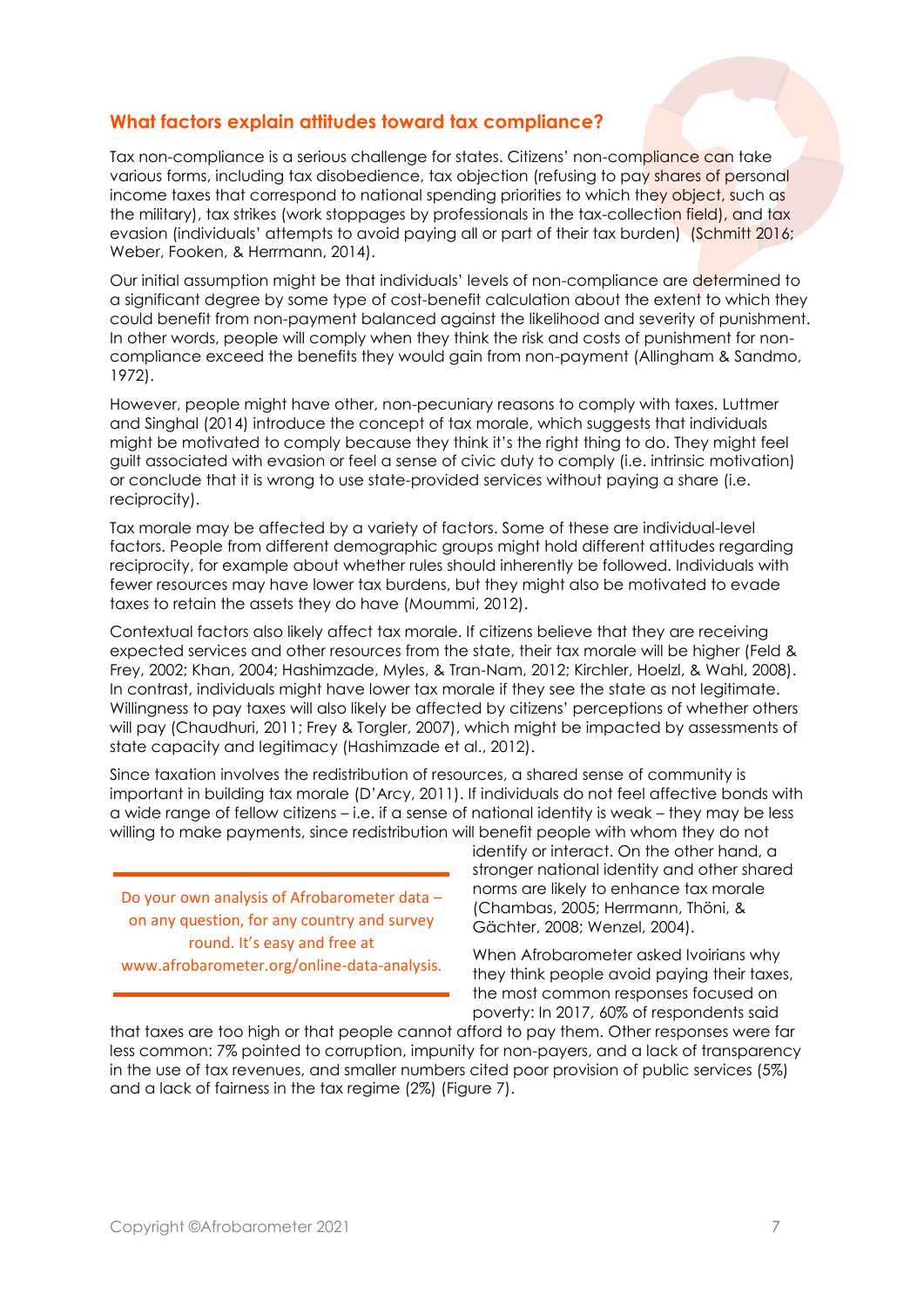

*Respondents were asked: What do you think might be the reason why some people avoid paying taxes and fees to the government?*

#### *Factors contributing to tax disobedience*

Looking specifically at tax disobedience in Côte d'Ivoire, we consider how various factors discussed above might be related to Ivoirians' stated willingness to refuse to pay taxes as an expression of dissatisfaction with the government. We expect that:

- People experiencing higher levels of lived poverty are more likely to engage in tax disobedience as a form of protest. We measure lived poverty based on responses to the question, *"Over the past year, how often, if ever, have you or anyone in your family gone without a cash income?"* (see Mattes, 2020).
- Individuals will be less likely to engage in tax disobedience if they are generally satisfied with the state's provision of services. Here we draw on six questions measuring the extent to which respondents think government performance has improved with regard to access to medical care, personal safety, education, police assistance, resolution of problems, and provision of equal rights for women. We create a single index (Cronbach's alpha=.84) and expect that tax disobedience will go down as assessments improve. We then construct a mean from across scores to create a single measure of "improvement of basic service delivery by government" ranging from 1 to 5, with higher values indicating higher levels of improvement.
- Citizens will be less likely to engage in tax disobedience if they trust their members of Parliament (MPs) and local government councillors and think that these elected representatives listen to what constituents say. Again we create indices (Cronbach's alpha=.79 for trust and .89 for listening), which range from 0 to 3, with higher values indicating higher levels of trust and perceived willingness to listen.
- Individuals will be more likely to engage in tax disobedience if they rate the legitimacy of the tax regime as low, i.e. if they "disagree" or "strongly disagree" with the proposition that *"tax authorities always have the right to make people pay taxes."*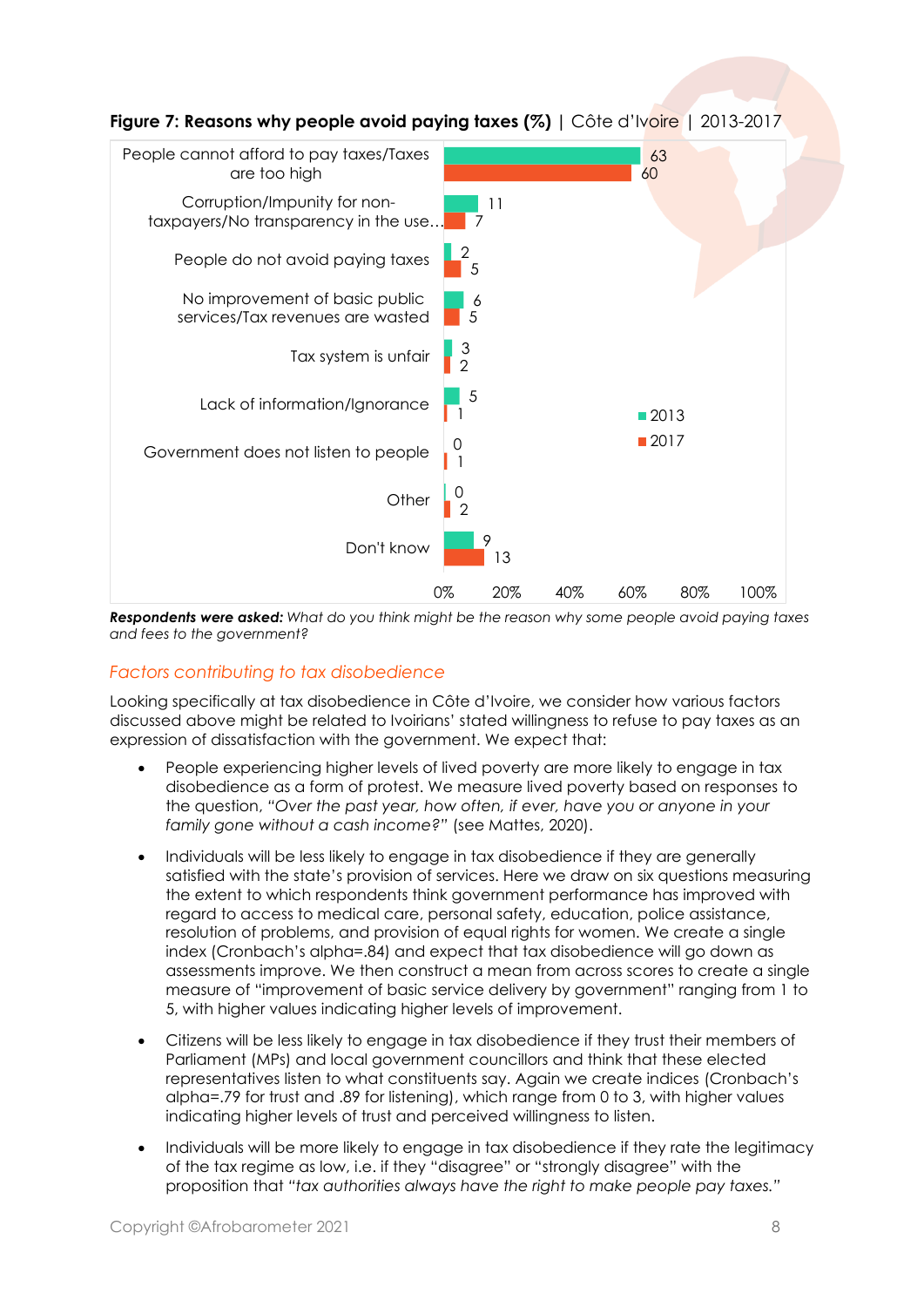- Willingness to engage in tax disobedience will be greater if people believe that others frequently pay bribes to evade taxes. In 2017, nearly half (46%) of Ivoirians thought it was "very" or "somewhat" likely that ordinary people can pay bribes to avoid taxes, while almost three-fourths (73%) thought the same about the rich.
- Individuals whose ties to the Ivoirian nation are weak will be more willing to engage in tax disobedience. We measure ties to the nation through a question about the extent to which respondents feel Ivoirian vs. part of their ethnic group: Those who say they feel "only" or "more" ethnic than Ivoirian are considered to have relatively weak ties to the nation.
- Finally, individuals will be more willing to engage in tax disobedience if they lack adequate information about or understanding of their country's tax regime. Since Afrobarometer lacks direct measures of knowledge about taxes, we create a proxy drawing on two questions about citizens' perceptions of their ability to access information held by public bodies. In 2017, 60% of respondents said they would be "not very likely" or "not at all likely" to be able to access information about local government development plans and budgets, and 53% said the same about finding out who owns a piece of land in the community. We combine the two variables to create a single measure of information access (Cronbach's alpha=.74) ranging from 0 to 3, with higher values indicating higher levels of information access.

Our analyses also include several individual-level controls: respondent age, education, gender, urban/rural residence, and employment in the formal sector.

#### *Results*

We run two models. Model 1 only includes Ivoirian respondents, while Model 2 includes all Afrobarometer respondents from Round 7. Given the dichotomous nature of the dependent variable (willingness vs. unwillingness to engage in tax disobedience), we use a logistic regression analysis and report odds ratios in Table 1. Values above 1 suggest that the factor is positively associated with willingness to engage in tax disobedience, while values below 1 suggest that the two are negatively associated.

In Model 1, we see that Ivoirians who perceive basic services to be improving are significantly less likely to say they engaged or would engage in tax disobedience. Somewhat surprisingly, those who have a stronger sense of national identity are *more* likely to express a willingness to engage in tax disobedience, while access to information is also positively associated with tax disobedience.

None of the other factors we examine – including perceptions of elected representatives, of corruption, and of the legitimacy of the tax regime – is significantly associated with tax disobedience. Importantly, we also see that the frequency of going without a cash income is not significantly associated with tax disobedience.

Of the control variables, only age and education are significantly associated with tax disobedience, with older and better-educated individuals less likely, all else equal, to say they would refuse to pay taxes as a form of protest.

Looking at all 34 countries included in Round 7, we see that access to information is again positively associated with tax disobedience, but the effect is quite small. While national identity was positively associated with tax disobedience in Côte d'Ivoire, it is negatively associated – in line with our original expectation – across Africa generally. Perceptions of service-delivery improvements are negatively associated with tax disobedience in the allcountry model, as we expected.

In addition, we see that several factors that were not statistically significant in Model 1 are significant in the all-country model. As we expected, individuals who see the tax regime as legitimate are less likely to say they would engage in disobedience. Trust in representatives is also negatively associated with tax disobedience. Against expectations, those who think the rich can frequently pay bribes to avoid taxes are actually *less* likely to say they engaged or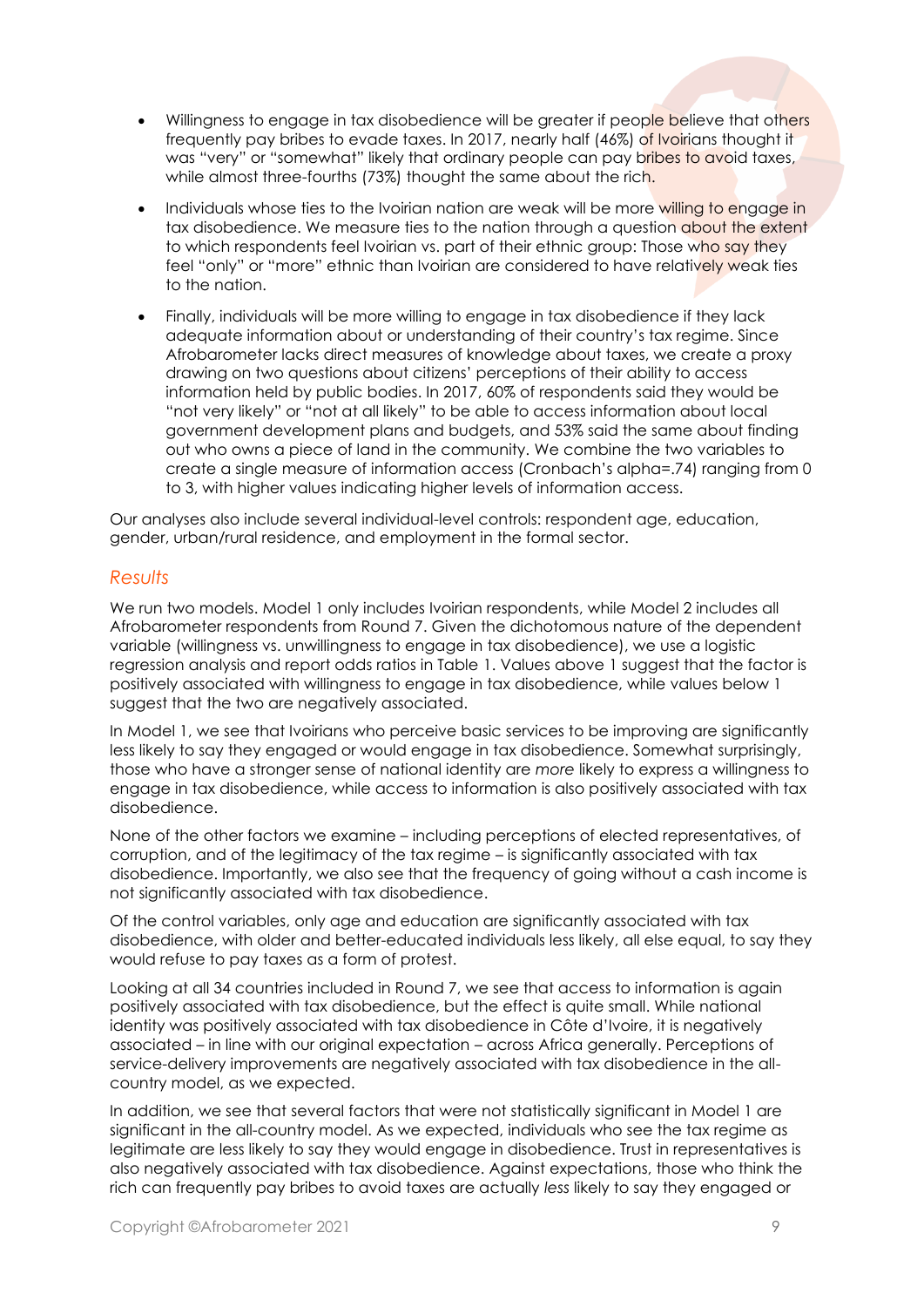would engage in disobedience, although those who say ordinary people can evade taxes through bribery are, as expected, *more* likely to embrace disobedience.

Contrary to our expectations, people who believe that their representatives listen to them are more likely to say they would engage in disobedience. And finally, as expected, lack of a cash income is positively and significantly associated with tax disobedience in the all-country sample. As was the case in the Ivoirian sample, older respondents are less likely to say they would engage in tax disobedience, while other controls are not significant.

## **Table 1: Factors associated with willingness to engage in tax disobedience**

|                                                  | Odds ratio (OR) |              |
|--------------------------------------------------|-----------------|--------------|
|                                                  | Model 1         | Model 2      |
|                                                  | Côte d'Ivoire   | 34 countries |
| Frequency of going without a cash income         | 1.007           | $1.047**$    |
| Improved delivery of basic government services   | $0.639*$        | $0.932*$     |
| MPs and local government councillors listen      | 1.101           | $1.073**$    |
| Trust Parliament and local government councillor | 0.930           | $0.900**$    |
| Legitimacy of taxation                           | 1.134           | $0.917**$    |
| Rich persons pay bribe to avoid taxes            | 1.080           | $0.941**$    |
| Ordinary persons pay bribe to avoid taxes        | 1.075           | $1.094**$    |
| Prioritize ethnic or national identity           | $1.815**$       | $0.961*$     |
| Perceived access to information                  | $1.472*$        | $1.042*$     |
| Age                                              | $0.980*$        | $0.994**$    |
| <b>Education level</b>                           | $0.767*$        | 1.019        |
| Gender (men)                                     | 0.974           | 1.024        |
| Urban/rural residency (urban)                    | 1.076           | 1.016        |
| Formal vs. informal employment                   | 1.049           | 1.028        |

| Côte d'Ivoire and 34 countries | 2016/2018

*Reference category: "No, would never refuse to pay a tax or fee to government"*

*\*\* P-value < 0.01*

*\* P-value < 0.05*

### **Conclusion**

Our analysis shows that some of the conventional wisdom on tax compliance is not supported in the case of tax disobedience in Côte d'Ivoire.

As we expected, education level, age, and perceived improvements in basic service delivery by the government are negatively correlated with tax disobedience. But while 60% of Ivoirians said that taxes are too high or that people cannot afford to pay them, we find that the frequency of going without a cash income does not seem to be a motivation for tax disobedience in Côte d'Ivoire, even though it is an associated factor across our 34-country model.

Equally counter-intuitive are the findings that a willingness to engage in tax disobedience is positively associated with perceived access to information, the feeling of belonging to a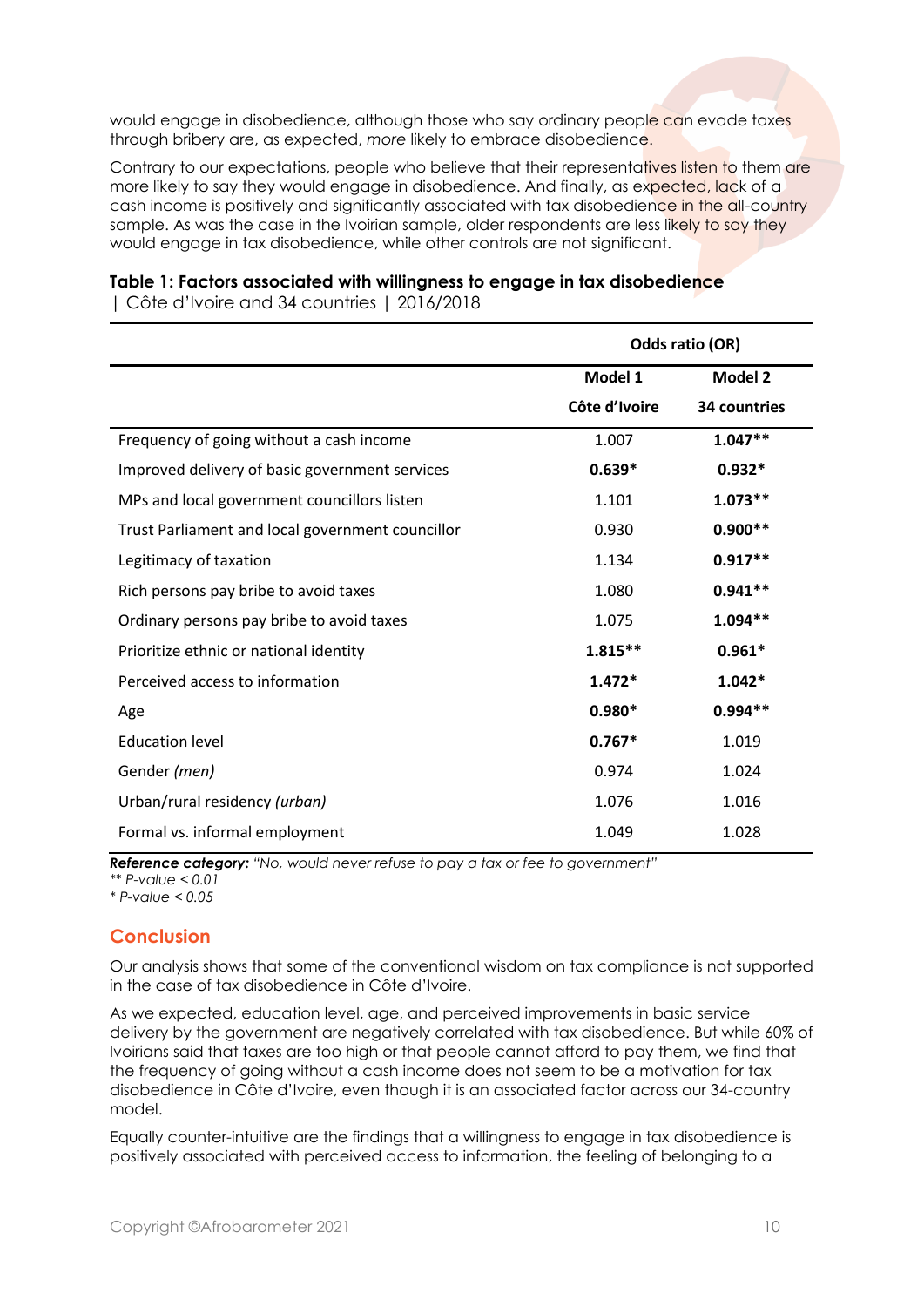national community, and the perception that elected representatives listen (the latter of which is statistically significant across the 34 countries, though not in Côte d'Ivoire).

These findings highlight the importance of examining a variety of social factors and local contexts when trying to understand tax compliance, as well as the value of using causalinference techniques rather than simply relying on survey respondents' ideas about what might motivate non-compliance. Finally, they encourage additional investigation to answer the question, Who pays taxes and who doesn't?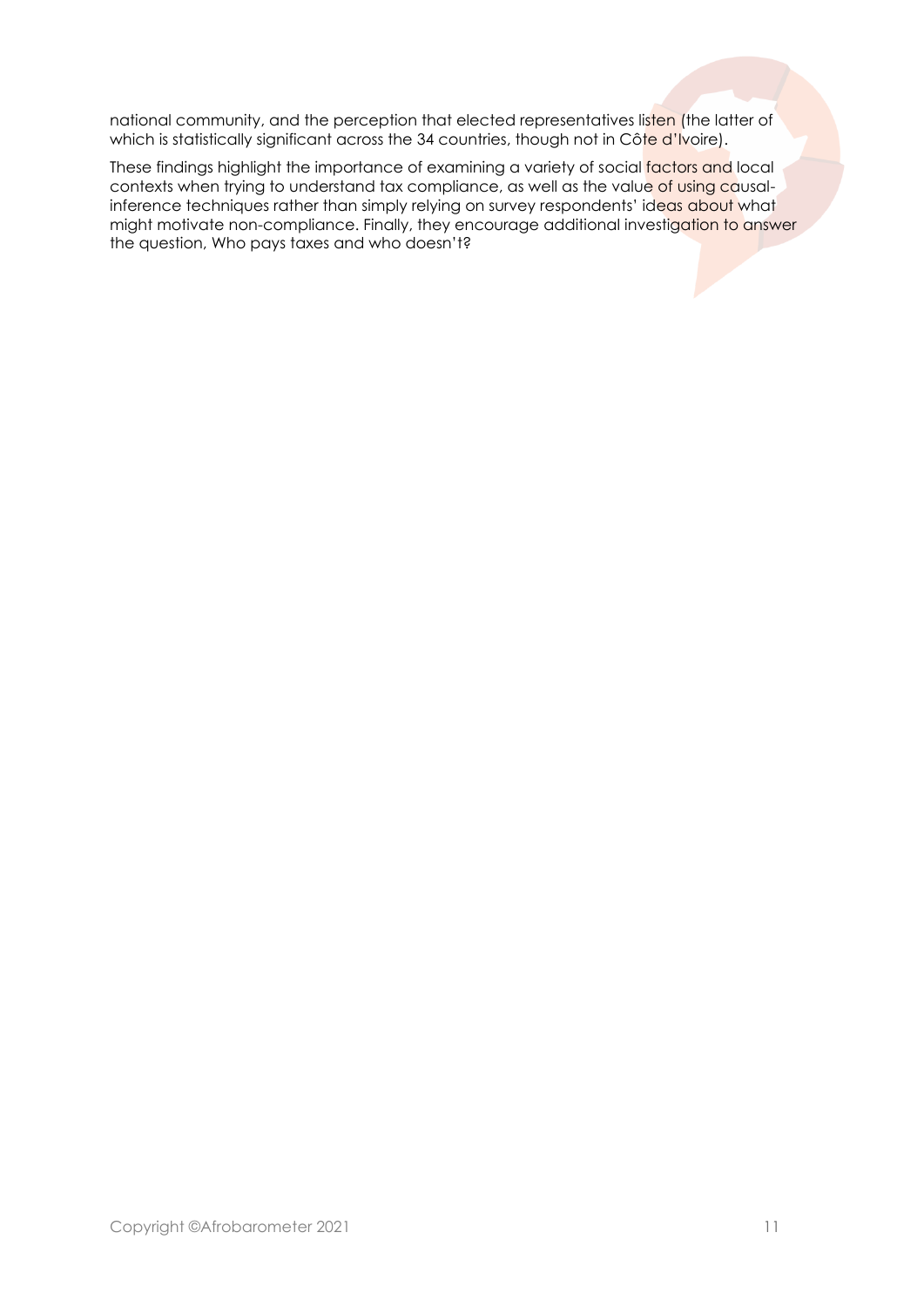#### **References**

- Allingham, M., & [Sandmo,](https://econpapers.repec.org/RAS/psa1748.htm) A. (1972). [Income tax evasion: A theoretical analysis.](http://www.sciencedirect.com/science/article/pii/0047-2727(72)90010-2) *[Journal of Public](https://econpapers.repec.org/article/eeepubeco/)  [Economics,](https://econpapers.repec.org/article/eeepubeco/) 1*(3-4), 323-338.
- Chambas, G. (2005). TVA [et transition fiscale en Afrique: Les nouveaux enjeux.](https://www.cairn.info/revue-afrique-contemporaine-2005-3-page-181.htm) *[Afrique](https://www.cairn.info/revue-afrique-contemporaine.htm)  [Contemporaine,](https://www.cairn.info/revue-afrique-contemporaine.htm) 3*[\(215\),](https://www.cairn.info/revue-afrique-contemporaine-2005-3.htm) 181-194.
- Chaudhuri, A. (2011). [Sustaining cooperation in laboratory public goods experiments: A selective](https://www.semanticscholar.org/paper/Sustaining-cooperation-in-laboratory-public-goods-a-Chaudhuri/0349cfb4c083ba370e13de8447fdc2946efb3983)  [survey of literature.](https://www.semanticscholar.org/paper/Sustaining-cooperation-in-laboratory-public-goods-a-Chaudhuri/0349cfb4c083ba370e13de8447fdc2946efb3983) *Experimental Economics, 14*(1), 23-37.
- D'Arcy, M. (2011). [Why do citizens assent to pay? Legitimacy, taxation and the African state.](https://afrobarometer.org/sites/default/files/publications/Working%20paper/AfropaperNo126.pdf) Afrobarometer Working Paper No. 126.

Direction Générale des Impôts. (2019). [Evolution des recettes.](https://www.dgi.gouv.ci/index.php/statistiques/25-evolution-des-recettes)

- Dionne, K. Y., & Bamba, A. (2017). [Is Ivory Coast seeing a second 'economic miracle'?](https://www.washingtonpost.com/news/monkey-cage/wp/2017/07/14/is-ivory-coast-seeing-a-second-economic-miracle/) Washington Post Monkey Cage. 14 July.
- [Feld,](https://econpapers.repec.org/RAS/pfe65.htm) L., [& Frey,](https://econpapers.repec.org/RAS/pfr6.htm) B. (2002)[. Trust breeds trust: How taxpayers are treated.](http://hdl.handle.net/10.1007/s101010100032) *[Economics of](https://econpapers.repec.org/article/sprecogov/)  [Governance,](https://econpapers.repec.org/article/sprecogov/) 3*(2), 87-99.
- Frey B., & Torgler, B. (2007). [Tax morale and conditional cooperation.](file:///C:/Users/BrianHoward/Documents/Afrobarometer/Edit/Policy%20papers/CI%20tax%20compliance-Kone-march21/Frey%20B.%20S.%20and%20Torgler%20B.%20(2007).%20Tax%20morale%20and%20conditional%20cooperation.%20Journal%20of%20Comparative%20Economics,%20Vol.%2035,%20No.%201,%20p.%20136-159) *Journal of Comparative Economics, 35*(1), 136-159.
- Hashimzade, N., Myles, G. D., & Tran-Nam, B. (2012). [Application of behavioural economics to tax](https://onlinelibrary.wiley.com/doi/abs/10.1111/j.1467-6419.2012.00733.x)  [evasion.](https://onlinelibrary.wiley.com/doi/abs/10.1111/j.1467-6419.2012.00733.x) *Journal of Economic Surveys, Online Version*.
- Herrmann, B., Thöni, C., & Gächter, S. (2008). [Antisocial punishment across societies.](https://science.sciencemag.org/content/319/5868/1362) *Science, 319*(5868), 1362-1367.
- Khan D. A. (2004). [The 2003 revised uniform estate tax apportionment act.](https://repository.law.umich.edu/cgi/viewcontent.cgi?article=2505&context=articles) *Real Property, Probate and Trust Journal, 38*(4), 613-642.
- [Kirchler,](https://www.researchgate.net/profile/Erich-Kirchler?_sg%5b0%5d=3AIZGng6THqpAIoqA7svk7ZLnXjYrDWGbtFH5JGY9LwTOjusSKuCtht8Uohnqc5sNNgam5M.abwtZBB-E8ZmA0eYaCXgbq5ZMSLLZvqo9r9aTurFnopXQFwWSJmMhziIKqfCaOJ1pCr_4Kxy1qz7RgpyEj96yg&_sg%5b1%5d=nLxBIlPxxWfnmU7aFOQF7_jBFstVtQLaBoTnQgODMfuLoAz7plIoCB7DIkD7nV-nLF19i6M.l7uTRgBu3ckeqRDZ8pLWQWsQ5ysUUzAt3XWjIxQe7fcKj62O_1ns2G3jgjsL5ODJRaUxWS0GLtEbMgkOQYDPfQ) E., [Hoelzl,](https://www.researchgate.net/scientific-contributions/Erik-Hoelzl-14103871?_sg%5b0%5d=3AIZGng6THqpAIoqA7svk7ZLnXjYrDWGbtFH5JGY9LwTOjusSKuCtht8Uohnqc5sNNgam5M.abwtZBB-E8ZmA0eYaCXgbq5ZMSLLZvqo9r9aTurFnopXQFwWSJmMhziIKqfCaOJ1pCr_4Kxy1qz7RgpyEj96yg&_sg%5b1%5d=nLxBIlPxxWfnmU7aFOQF7_jBFstVtQLaBoTnQgODMfuLoAz7plIoCB7DIkD7nV-nLF19i6M.l7uTRgBu3ckeqRDZ8pLWQWsQ5ysUUzAt3XWjIxQe7fcKj62O_1ns2G3jgjsL5ODJRaUxWS0GLtEbMgkOQYDPfQ) E., & [Wahl,](https://www.researchgate.net/profile/Ingrid-Wahl?_sg%5b0%5d=3AIZGng6THqpAIoqA7svk7ZLnXjYrDWGbtFH5JGY9LwTOjusSKuCtht8Uohnqc5sNNgam5M.abwtZBB-E8ZmA0eYaCXgbq5ZMSLLZvqo9r9aTurFnopXQFwWSJmMhziIKqfCaOJ1pCr_4Kxy1qz7RgpyEj96yg&_sg%5b1%5d=nLxBIlPxxWfnmU7aFOQF7_jBFstVtQLaBoTnQgODMfuLoAz7plIoCB7DIkD7nV-nLF19i6M.l7uTRgBu3ckeqRDZ8pLWQWsQ5ysUUzAt3XWjIxQe7fcKj62O_1ns2G3jgjsL5ODJRaUxWS0GLtEbMgkOQYDPfQ) I. (2008). [Enforced versus voluntary tax compliance: The "slippery](http://www.europhd.net/sites/default/files/summerschools/25thsummerschool/kirchler_hoelzl2008.pdf)  [slope" framework](http://www.europhd.net/sites/default/files/summerschools/25thsummerschool/kirchler_hoelzl2008.pdf). *Journal of Economic Psychology, 29*(2), 210-225. DOI: [10.1016/j.joep.2007.05.004.](http://dx.doi.org/10.1016/j.joep.2007.05.004)
- Luttmer, E., & Singhal, M. (2014)[. Tax morale.](https://users.nber.org/~luttmer/taxmorale.pdf) *Journal of Economic Perspectives, 28*(4), 149-168.
- Mattes, R. (2020). [Lived poverty on the rise: Decade of living-standard gains ends in Africa.](http://afrobarometer.org/publications/pp62-lived-poverty-rise-decade-living-standard-gains-ends-africa) Afrobarometer Policy Paper No. 62.
- Ministère du Budget et du Portefeuille de l'Etat. (2020). [Budget citoyen 2021.](http://dgbf.gouv.ci/wp-content/uploads/2020/12/Budget-Citoyen_2021.pdf)
- Moummi, A. (2012). [La mobilisation des ressources fiscales et son impact sur les niveaux de vie des](https://www.afdb.org/en/documents/document/working-paper-165-tax-resource-mobilization-and-its-impact-on-household-living-standards-evidence-from-niger-30954)  [ménages: Cas du Niger.](https://www.afdb.org/en/documents/document/working-paper-165-tax-resource-mobilization-and-its-impact-on-household-living-standards-evidence-from-niger-30954) African Development Bank. Working Paper Series No. 165.
- Schmitt, S. (2016). [Fiscalité: L'objection de conscience fiscale](https://en.calameo.com/read/0050533305bd9c73d9297). *La Lettre d'Italie, 8*, 22.
- Weber, T., Fooken, J., & Herrmann, B. (2014). [Behavioural economics and taxation.](https://ideas.repec.org/p/tax/taxpap/0041.html) *Taxation Papers, 41*. Directorate General Taxation and Customs Union, European Commission.
- Wenzel, M. (2004). [An analysis of norm processes in tax compliance.](https://www.sciencedirect.com/science/article/abs/pii/S016748700200168X?via%3Dihub) *Journal of Economic Psychology, 25*, 213-228.